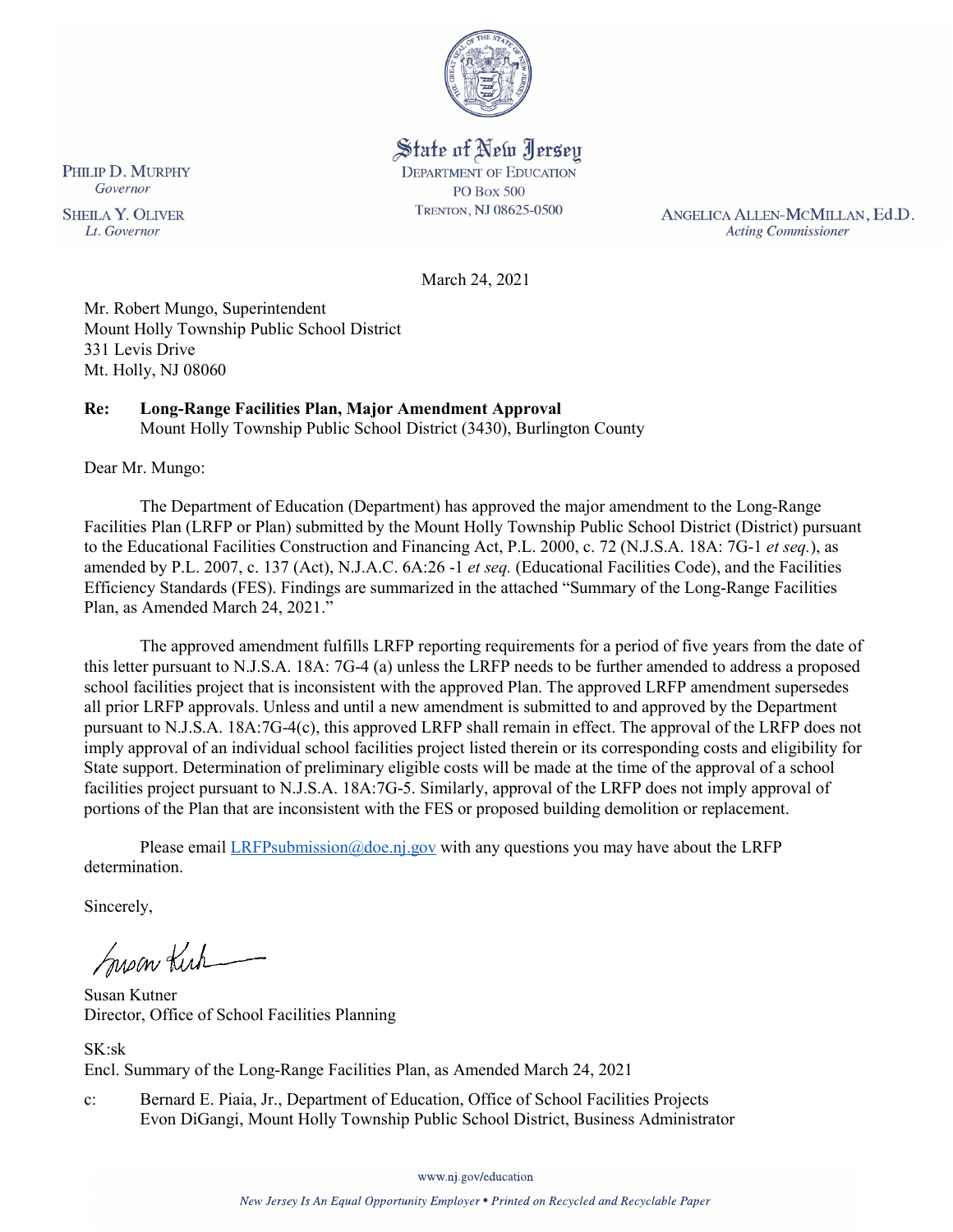# **Mount Holly Township Public School District (3430) Summary of the Long-Range Facilities Plan, as Amended March 24, 2021**

The Department of Education (Department) has completed its review of the major amendment to the Long-Range Facilities Plan (LRFP or Plan) submitted by the Mount Holly Township Public School District (District) pursuant to the Educational Facilities Construction and Financing Act, P.L. 2000, c. 72 (N.J.S.A. 18A: 7G-1 *et seq.*), as amended by P.L. 2007, c. 137 (Act), N.J.A.C. 6A:26-1 et seq. (Educational Facilities Code), and the Facilities Efficiency Standards (FES).

The following provides a summary of the District's approved amended LRFP. The summary is based on the standards set forth in the Act, the Educational Facilities Code, the FES, District-reported information in the Department's LRFP reporting system, and supporting documentation. The referenced reports in *italic* text are standard reports available on the Department's LRFP website.

## **1. Inventory Overview**

The District is classified as a Regular Operating District (ROD) for funding purposes. It provides services for students in grades PK-8.

The District identified existing and proposed schools, sites, buildings, rooms, and site amenities in its LRFP. Table 1 lists the number of existing and proposed district schools, sites, and buildings. Detailed information can be found in the *School Asset Inventory Report* and the *Site Asset Inventory Report.*

**As directed by the Department, school facilities projects that have received initial approval by the Department and have been approved by the voters, if applicable, are represented as "existing" in the LRFP.** Approved projects that include new construction and/or the reconfiguration/reassignment of existing program space are as follows: n/a.

| Category                                     | <b>Existing</b> | <b>Proposed</b> |
|----------------------------------------------|-----------------|-----------------|
| Number of Schools (assigned DOE school code) |                 |                 |
| Number of School Buildings <sup>1</sup>      |                 |                 |
| Number of Non-School Buildings <sup>2</sup>  |                 |                 |
| Number of Vacant Buildings                   |                 |                 |
| Number of Sites                              |                 |                 |

#### **Table 1: Number of Schools, School Buildings, and Sites**

Based on the existing facilities inventory submitted by the District:

- Schools using leased buildings (short or long-term):  $n/a$
- Schools using temporary classroom units (TCUs), excluding TCUs supporting construction: n/a
- Vacant/unassigned school buildings:  $n/a$

 $\overline{a}$ 

<span id="page-1-1"></span><span id="page-1-0"></span>*<sup>1</sup>* Includes district-owned buildings and long-term leases serving students in district-operated programs

<sup>&</sup>lt;sup>2</sup> Includes occupied district-owned buildings not associated with a school, such as administrative buildings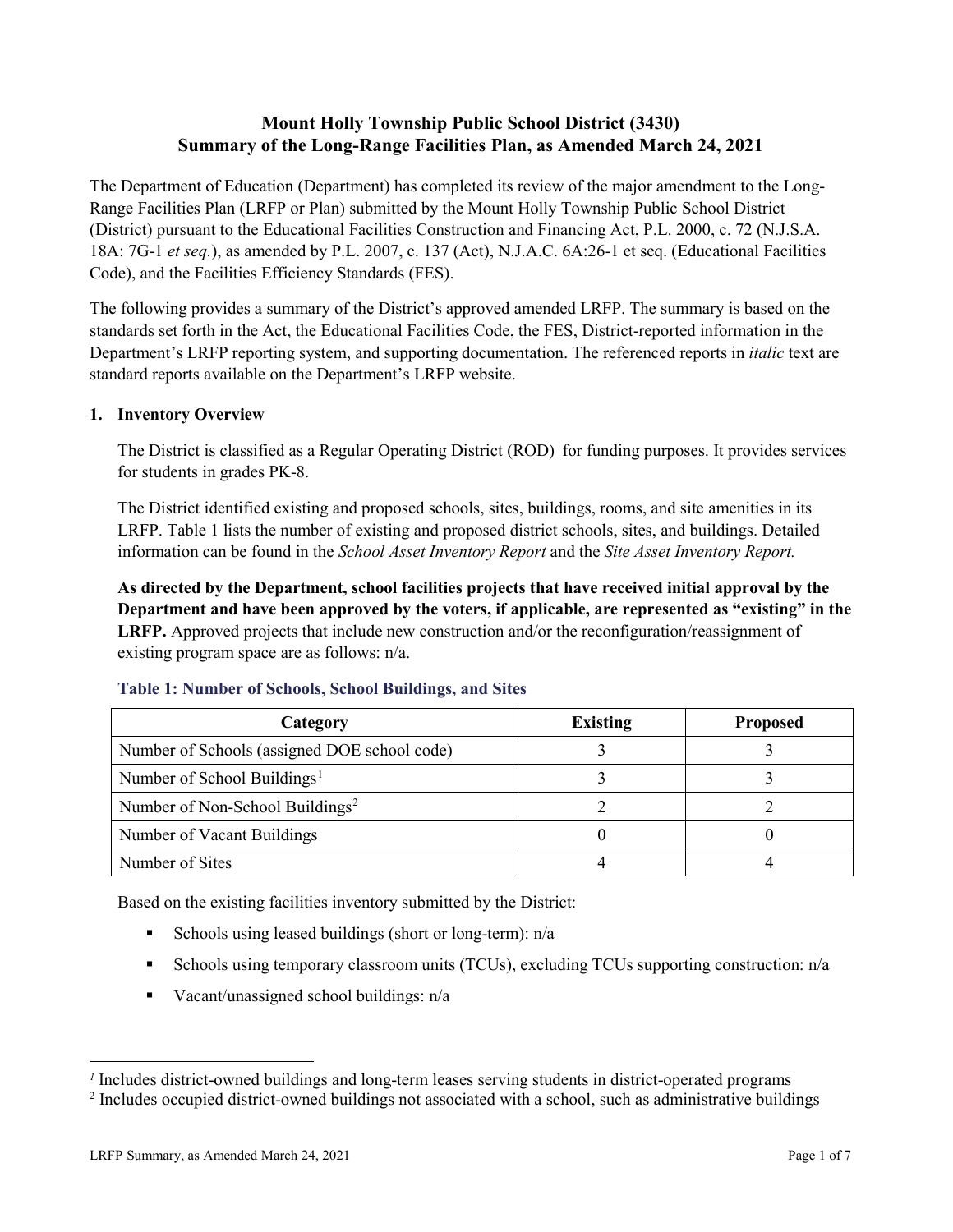Findings:

The Department has determined that the proposed inventory is adequate for approval of the District's LRFP amendment. However, the LRFP determination does not imply approval of an individual school facilities project listed within the LRFP; the District must submit individual project applications for project approval.

## **2. District Enrollments**

The District determined the number of students, or "proposed enrollments," to be accommodated for LRFP planning purposes on a district-wide basis and in each school.

The Department minimally requires the submission of a standard cohort-survival projection using historic enrollment data from the Application for School State Aid (ASSA) or NJ Smart. The cohort-survival method projection method forecasts future students based upon the survival of the existing student population as it moves from grade to grade. A survival ratio of less than 1.00 indicates a loss of students, while a survival ratio of more than 1.00 indicates the class size is increasing. For example, if a survival ratio tracking first to second grade is computed to be 1.05, the grade size is increasing by 5% from one year to the next. The cohort-survival projection methodology works well for communities with stable demographic conditions. Atypical events impacting housing or enrollments, such as an economic downturn that halts new housing construction or the opening of a charter or private school, typically makes a cohort-survival projection less reliable.

#### **Proposed enrollments are based on a standard cohort-survival enrollment projection.**

Adequate supporting documentation was submitted to the Department to justify the proposed enrollments. Table 2 provides a comparison of existing and projected enrollments. All totals include special education students.

|                              | <b>Existing Enrollments</b> | <b>District Proposed Enrollments</b> |
|------------------------------|-----------------------------|--------------------------------------|
| <b>Grades</b>                | 2019-20                     | 2023-24                              |
| PK (excl. private providers) | 98                          | 50                                   |
| Grades K to 5                | 627                         | 617                                  |
| Grades 6 to 8                | 335                         | 335                                  |
| Grades 9 to 12               |                             |                                      |
| <b>Totals PK to 12</b>       | 1,060                       | 1,002                                |

## **Table 2: Enrollments**

Findings:

The Department has determined the District's proposed enrollments to be acceptable for approval of the District's LRFP amendment. The Department will require a current enrollment projection at the time an application for a school facilities project is submitted incorporating the District's most recent enrollments in order to verify that the LRFP's planned capacity is appropriate for the updated enrollments.

## **3. District Practices Capacity**

Based on information provided in the room inventories, District Practices Capacity was calculated for each school building to determine whether adequate capacity is proposed for the projected enrollments based on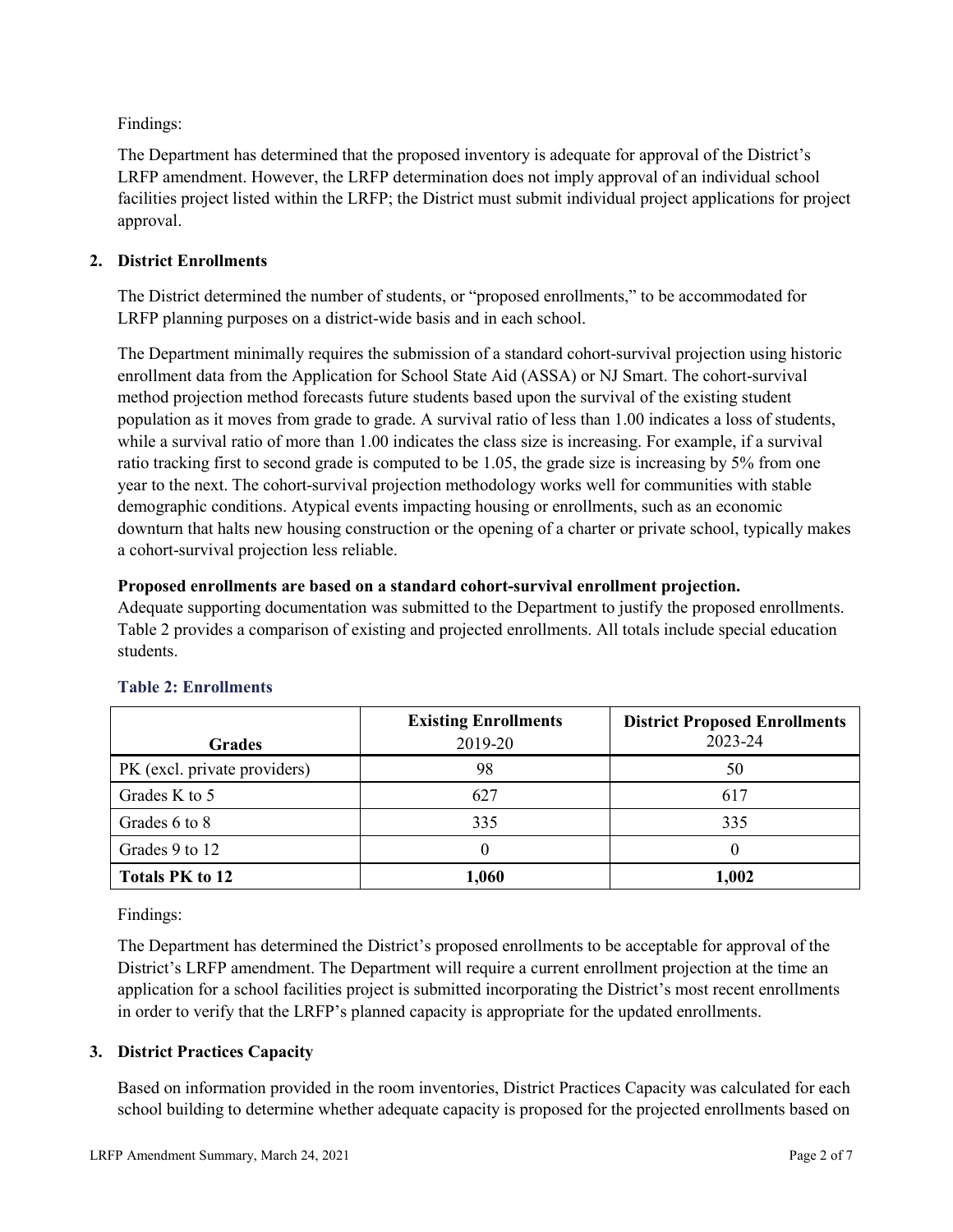district scheduling and class size practices. The capacity totals assume instructional buildings can be fully utilized regardless of school sending areas, transportation, and other operational issues. The calculations only consider district-owned buildings and long-term leases; short term leases and temporary buildings are excluded. **A capacity utilization factor of 90% for classrooms serving grades K-8 and 85% for classrooms serving grades 9-12 is applied in accordance with the FES.** No capacity utilization factor is applied to preschool classrooms.

In certain cases, districts may achieve adequate District Practices Capacity to accommodate enrollments but provide inadequate square feet per student in accordance with the FES, resulting in educational adequacy issues and "Unhoused Students." Unhoused students are considered in the "Functional Capacity" calculations used to determine potential State support for school facilities projects and are analyzed in Section 4.

Table 3 provides a summary of proposed enrollments and existing and proposed District-wide capacities. Detailed information can be found in the LRFP website reports titled *FES and District Practices Capacity Report, Existing Rooms Inventory Report, and Proposed Rooms Inventory Report.*

| <b>Grades</b>              | <b>Proposed</b><br><b>Enrollments</b> | <b>Existing</b><br><b>District</b><br><b>Practices</b><br>Capacity | <b>Existing</b><br>Deviation* | <b>Proposed</b><br><b>District</b><br><b>Practices</b><br>Capacity | <b>Proposed</b><br>Deviation* |
|----------------------------|---------------------------------------|--------------------------------------------------------------------|-------------------------------|--------------------------------------------------------------------|-------------------------------|
| Elementary ( $PK$ to 5)    | 667                                   | 663.76                                                             | $-3.24$                       | 663.76                                                             | $-3.24$                       |
| Middle $(6 \text{ to } 8)$ | 335                                   | 323.94                                                             | $-11.06$                      | 323.94                                                             | $-11.06$                      |
| High $(9 \text{ to } 12)$  | $\theta$                              | 0.00                                                               | 0.00                          | 0.00                                                               | 0.00                          |
| <b>District Totals</b>     | 1,002                                 | 987.70                                                             | $-14.30$                      | 987.70                                                             | $-14.30$                      |

## **Table 3: District Practices Capacity Analysis**

*\* Positive numbers signify surplus capacity; negative numbers signify inadequate capacity. Negative values for District Practices capacity are acceptable for approval if proposed enrollments do not exceed 100% capacity utilization.*

Considerations:

- **Based on the proposed enrollments and existing room inventories, the District is projected to have** inadequate capacity for the following grade groups, assuming all school buildings can be fully utilized: n/a
- Adequate justification has been provided by the District if the proposed capacity for a school significantly deviates from the proposed enrollments. Generally, surplus capacity is acceptable for LRFP approval if additional capacity is not proposed through new construction.

## Findings:

The Department has determined that proposed District capacity, in accordance with the proposed enrollments, is adequate for approval of the District's LRFP amendment. The Department will require a current enrollment projection at the time an application for a school facilities project is submitted, incorporating the District's most recent Fall Enrollment Report, in order to verify that the LRFP's planned capacity meets the District's updated enrollments.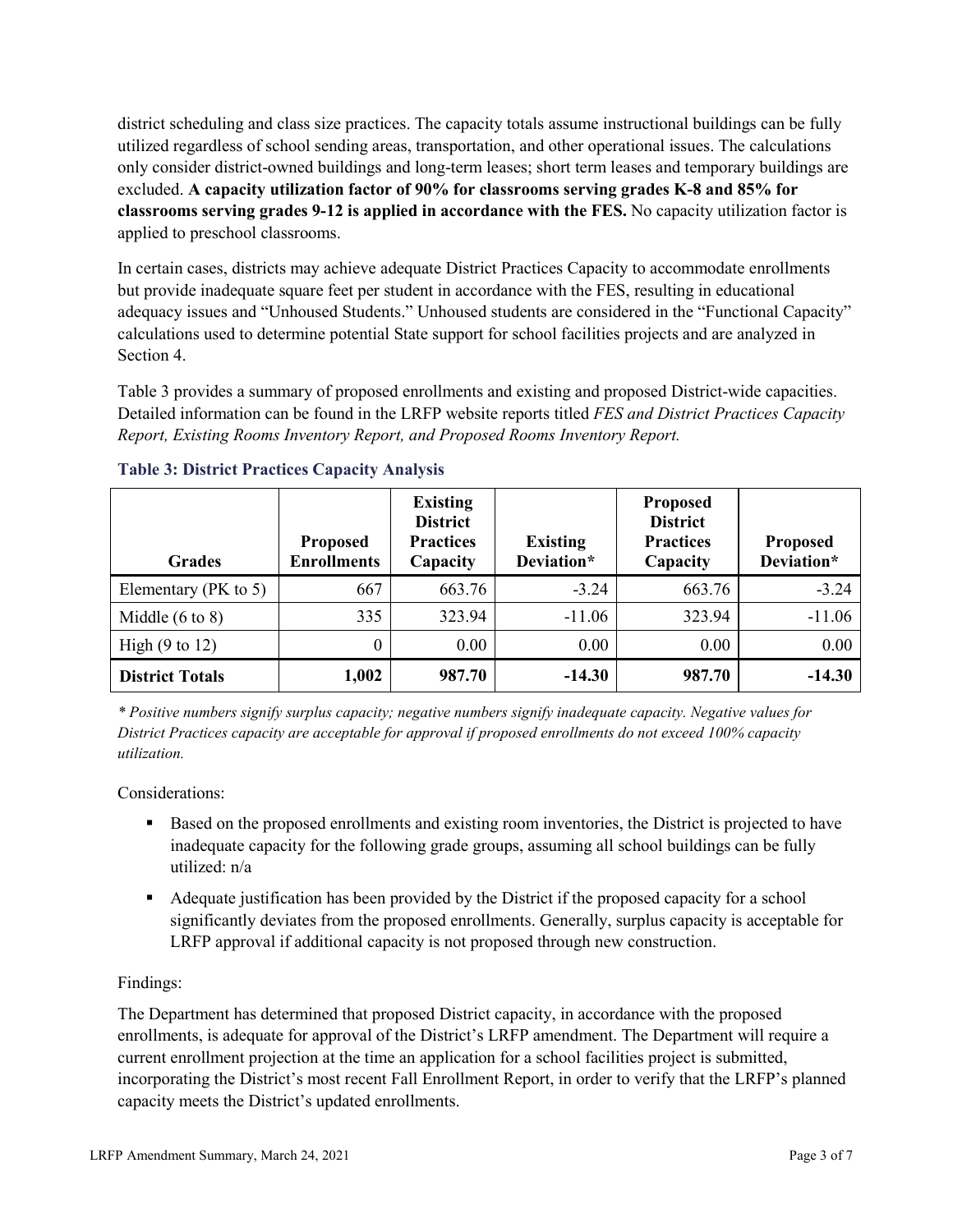## **4. New Construction Funding Eligibility**

*Functional Capacity* was calculated and compared to the proposed enrollments to provide a **preliminary estimate** of Unhoused Students and new construction funding eligibility. **A final determination will be made at the time of project application approval.**

*Functional Capacity* is the adjusted gross square footage of a school building *(total gross square feet minus excluded space)* divided by the minimum area allowance per full-time equivalent student for the grade level contained therein. *Unhoused Students* is the number of students projected to be enrolled in the District that exceeds the Functional Capacity of the District's schools pursuant to N.J.A.C. 6A:26-2.2(c). *Excluded Square Feet* includes (1) square footage exceeding the FES for any pre-kindergarten, kindergarten, general education, or self-contained special education classroom; (2) grossing factor square footage *(corridors, stairs, mechanical rooms, etc.)* that exceeds the FES allowance, and (3) square feet proposed to be demolished or discontinued from use. Excluded square feet may be revised during the review process for individual school facilities projects.

Table 4 provides a preliminary assessment of the Functional Capacity, Unhoused Students, and Estimated Maximum Approved Area for Unhoused Students for each FES grade group. The calculations exclude temporary facilities and short-term leased buildings. School buildings proposed for whole or partial demolition or reassignment to a non-school use are excluded from the calculations pending project application review. If a building is proposed to be reassigned to a different school, the square footage is applied to the proposed grades after reassignment. Buildings that are not assigned to a school are excluded from the calculations. In addition, only preschool students eligible for state funding (former ECPA students) are included. Detailed information concerning the calculations can be found in the *Functional Capacity and Unhoused Students Report* and the *Excluded Square Footage Report.*

| Category                                     | PK/K to 5 | 6 to 8   | 9 to 12  | <b>Total</b> |
|----------------------------------------------|-----------|----------|----------|--------------|
| Eligible PK /K-12 Proposed Enrollments       | 667       | 335      | 0        |              |
| FES Area Allowance (SF/student)              | 125.00    | 134.00   | 151.00   |              |
| <b>Prior to Completion of Proposed Work:</b> |           |          |          |              |
| <b>Existing Gross Square Feet</b>            | 101,575   | 64,650   | $\theta$ | 166,224      |
| <b>Adjusted Gross Square Feet</b>            | 99,466    | 63,016   | $\theta$ | 162,482      |
| <b>Adjusted Functional Capacity</b>          | 795.73    | 477.35   | 0.00     |              |
| <b>Unhoused Students</b>                     | 0.00      | 0.00     | 0.00     |              |
| Est. Max. Area for Unhoused Students         | 0.00      | 0.00     | 0.00     |              |
| <b>After Completion of Proposed Work:</b>    |           |          |          |              |
| Gross Square Feet                            | 101,575   | 64,650   | $\theta$ | 166,224      |
| New Gross Square Feet                        | $\Omega$  | $\Omega$ | $\Omega$ | $\theta$     |
| <b>Adjusted Gross Square Feet</b>            | 99,466    | 63,016   | $\Omega$ | 162,482      |
| <b>Functional Capacity</b>                   | 795.73    | 477.35   | 0.00     |              |
| <b>Unhoused Students after Construction</b>  | 0.00      | 0.00     | 0.00     |              |
| Est. Max. Area Remaining                     | 0.00      | 0.00     | 0.00     |              |

#### **Table 4: Estimated Maximum Approved Area for Unhoused Students**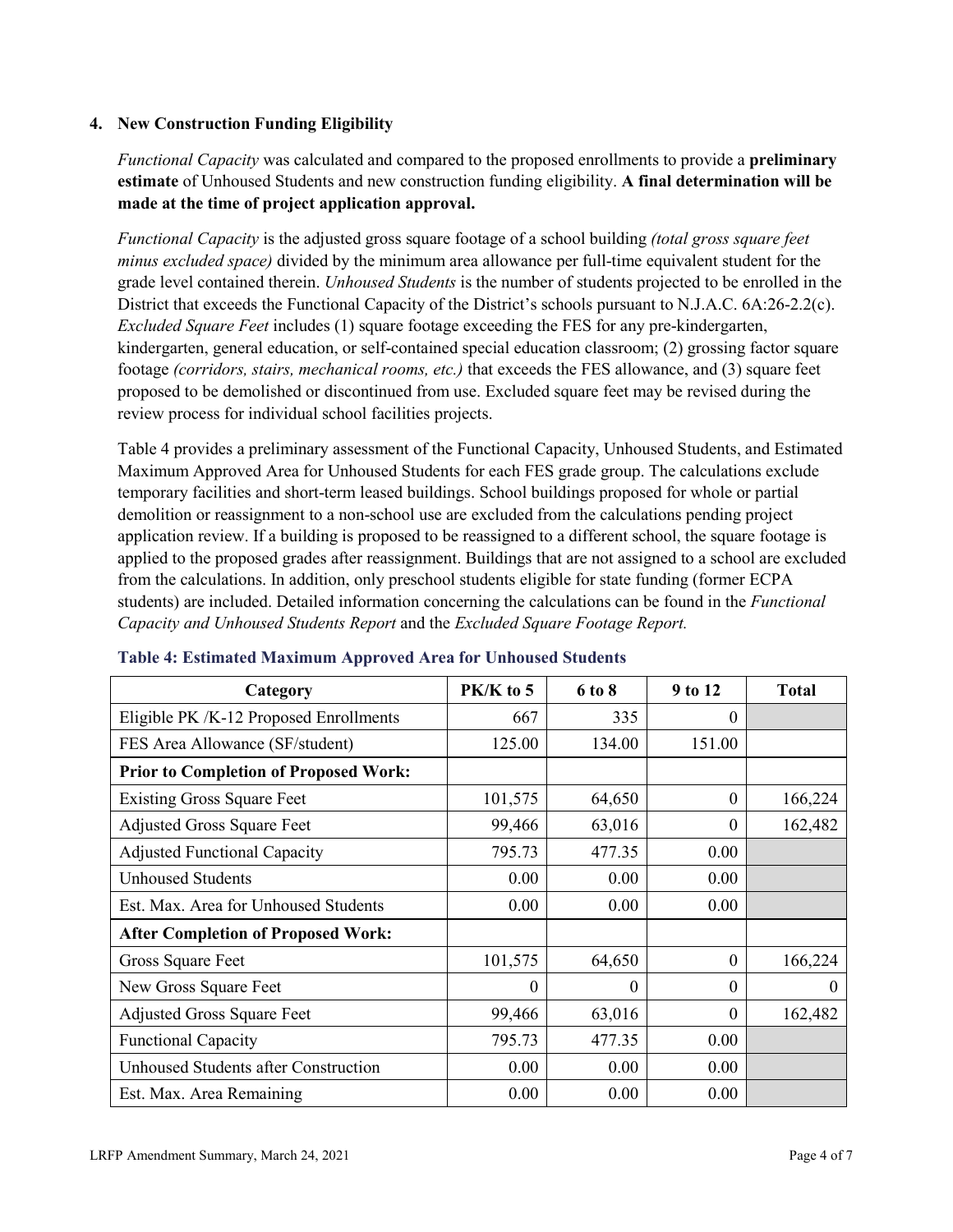Facilities used for non-instructional or non-educational purposes are ineligible for State support under the Act. However, projects for such facilities shall be reviewed by the Department to determine whether they are consistent with the District's LRFP and whether the facility, if it is to house students (full or part time) conforms to educational adequacy requirements. These projects shall conform to all applicable statutes and regulations.

Estimated costs represented in the LRFP by the District are for capital planning purposes only. The estimates are not intended to represent preliminary eligible costs or final eligible costs of approved school facilities projects.

Considerations:

- The District does not have approved projects pending completion, as noted in Section 1, that impact the Functional Capacity calculations.
- **The Functional Capacity calculations** *exclude* square feet proposed for demolition or discontinuation for the following FES grade groups and school buildings pending a feasibility study and project review: n/a.
- Based on the preliminary assessment, the District has Unhoused Students prior to the completion of proposed work for the following FES grade groups: n/a.
- New construction is proposed for the following FES grade groups: n/a.
- Proposed new construction exceeds the estimated maximum area allowance for Unhoused Students prior to the completion of the proposed work for the following grade groups: n/a.
- The District, based on the preliminary LRFP assessment, will not have Unhoused Students after completion of the proposed LRFP work. If the District is projected to have Unhoused Students, adequate justification has been provided to confirm educational adequacy in accordance with Section 6 of this determination.

## Findings:

Functional Capacity and Unhoused Students calculated in the LRFP are preliminary estimates. Preliminary Eligible Costs (PEC) and Final Eligible Costs (FEC) will be included in the review process for specific school facilities projects. A feasibility study undertaken by the District is required if building demolition or replacement is proposed per N.J.A.C. 6A:26-2.3(b)(10).

# **5. Proposed Work**

The District assessed program space, capacity, and physical plant deficiencies to determine corrective actions. Capital maintenance, or *"system actions,"* address physical plant deficiencies due to operational, building code, and /or life cycle issues. Inventory changes, or *"inventory actions,*" add, alter, or eliminate sites, site amenities, buildings, and/or rooms.

The Act (N.J.S.A. 18A:7G-7b) provides that all school facilities shall be deemed suitable for rehabilitation unless a pre-construction evaluation undertaken by the District demonstrates to the satisfaction of the Commissioner that the structure might pose a risk to the safety of the occupants even after rehabilitation or that rehabilitation is not cost-effective. Pursuant to N.J.A.C. 6A:26-2.3(b)(10), the Commissioner may identify school facilities for which new construction is proposed in lieu of rehabilitation for which it appears from the information presented that new construction is justified, provided, however, that for such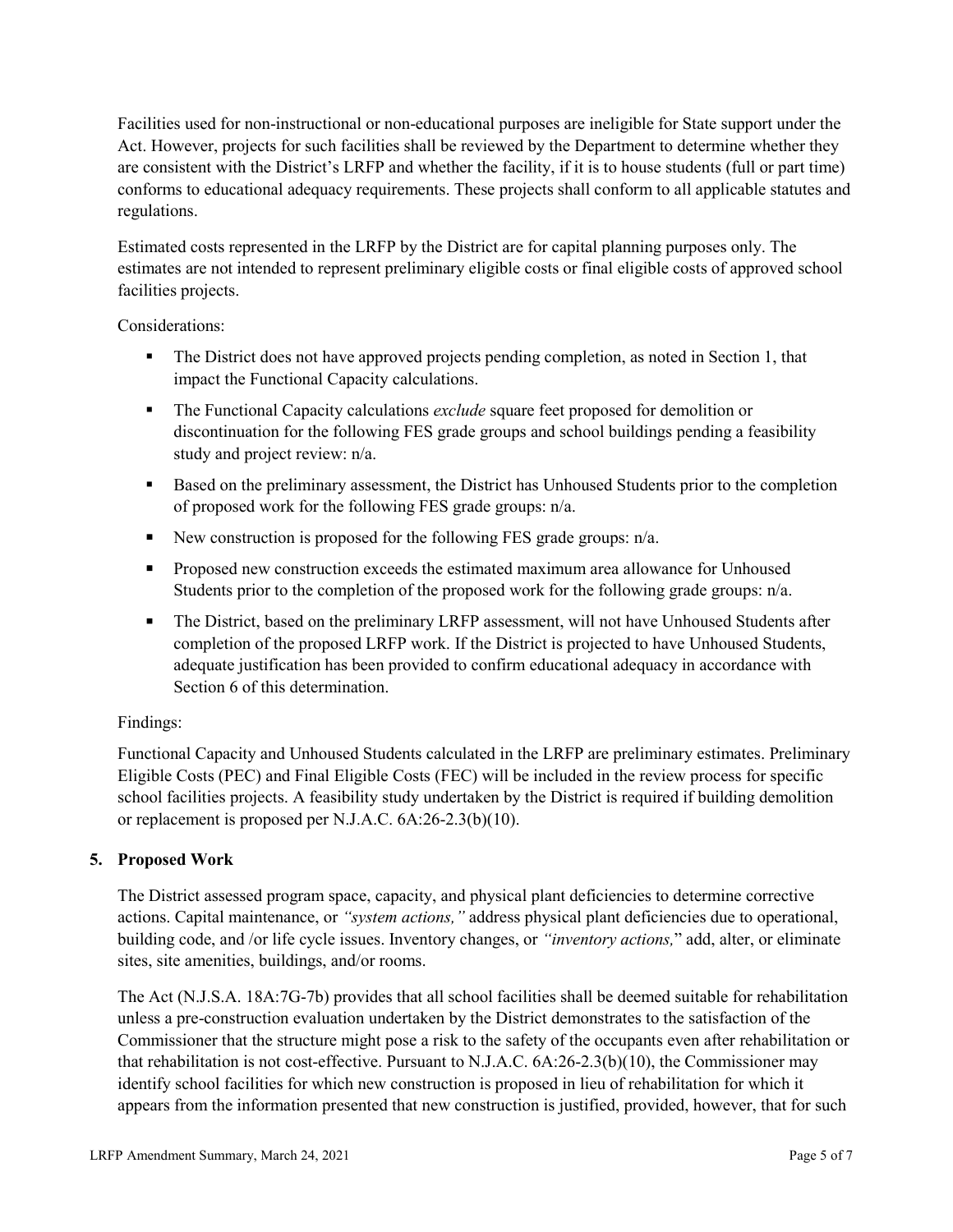school facilities so identified, the District must submit a feasibility study as part of the application for the specific school facilities project. The cost of each proposed building replacement is compared to the cost of additions or rehabilitation required to eliminate health and safety deficiencies and to achieve the District's programmatic model.

Table 5 lists the scope of work proposed for each school based on the building(s) serving their student population. Proposed inventory changes are described in the LRFP website reports titled *"School Asset Inventory Report and "Proposed Room Inventory Report."* Information concerning proposed systems work, or capital maintenance can be found in the "LRFP Systems Action Summary Report."

With the completion of the proposed work, the following schools are proposed to be eliminated:  $n/a$ ; the following schools are proposed to be added: n/a.

| <b>Proposed Scope of Work</b>                                                                  | <b>Applicable Schools</b>                                            |
|------------------------------------------------------------------------------------------------|----------------------------------------------------------------------|
| <b>Renovation only</b> (no new construction)                                                   |                                                                      |
| System actions only (no inventory actions)                                                     | Folwell Elementary School (050); Brainerd<br>Elementary School (040) |
| Existing inventory actions only (no systems actions)                                           | n/a                                                                  |
| Systems and inventory changes                                                                  | Holbein Middle School (060)                                          |
| <b>New construction</b>                                                                        |                                                                      |
| Building addition only (no systems actions)                                                    | n/a                                                                  |
| Renovation and building addition (system, existing<br>inventory, and new construction actions) | n/a                                                                  |
| New building on existing site.                                                                 | n/a                                                                  |
| New building on new or expanded site                                                           | n/a                                                                  |
| Site and building disposal (in addition to above scopes)                                       |                                                                      |
| Partial building demolition                                                                    | n/a                                                                  |
| Whole building demolition                                                                      | n/a                                                                  |
| Site and building disposal or discontinuation of use                                           | n/a                                                                  |

#### **Table 5: School Building Scope of Work**

Findings:

The Department has determined that the proposed work is adequate for approval of the District's LRFP amendment. However, Department approval of proposed work in the LRFP does not imply the District may proceed with a school facilities project. The District must submit individual project applications with cost estimates for Department project approval. Both school facilities project approval and other capital project review require consistency with the District's approved LRFP.

## **6. Proposed Room Inventories and the Facilities Efficiency Standards**

The District's proposed school buildings were evaluated to assess general educational adequacy in terms of compliance with the FES area allowance pursuant to N.J.A.C. 6A:26-2.2 and 2.3.